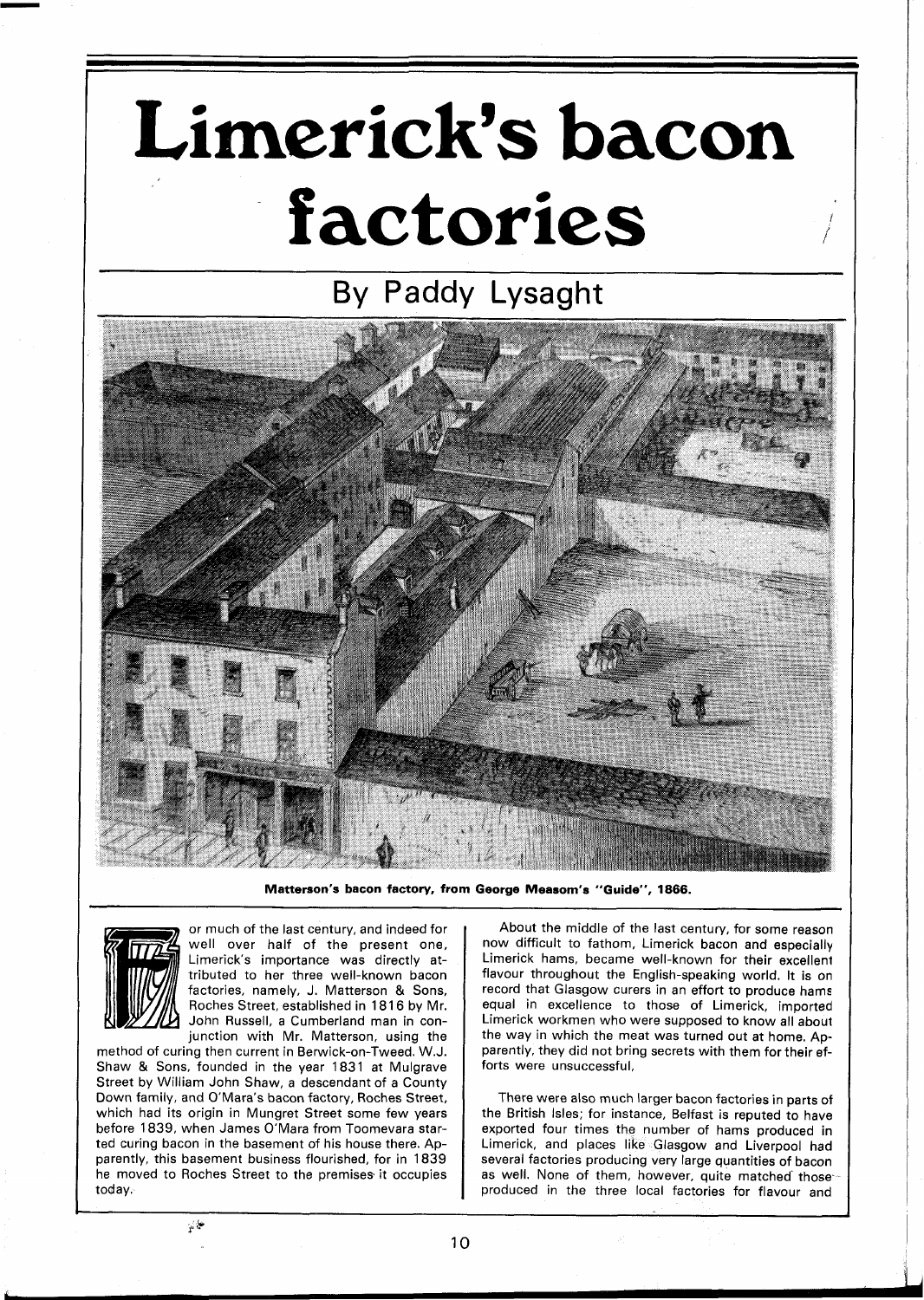

**Sections of the inside of Matterson's, from Measom's "Guide", 1866.** 

## quality.

Fortunately, we have valuable and well-documented accounts of the operation of two of these factories. They are too long to give here, but as both accounts are a little over elaborate and at times uninteresting, they can only benefit from the deletions I have made in both cases.

Firstly, let us see what Stratten's **Commercial Directory for Limerick** of **1892** has to say about Shaw's ham and bacon factory in the two quarto pages devoted to it.

The anonymous author states that W.J. Shaw & Sons is the second largest bacon curing establishment in Europe, and that from its earliest inception its progress and development has been phenomenal. Apparently, about one hundred and fifty thousand pigs per annum and development has been phenomenal. Apparently,<br>about one hundred and fifty thousand pigs per annum<br>were killed there — an extraordinary number when you come to think of it.

'In ordinary times", he writes, "work commences at 6 am. and lasts until 9 am., by which time some 400 to "In ordinary times", he writes, "work commences at 6<br> $500$  animals are daily operated on  $-$  an average of over<br> $500$  animals are daily operated on  $-$  an average of over<br> $500$  per minute. For the purpose of elevators the two per minute. For the purpose of slaughter the pigs selected are ranged in a number of pens, and are driven thence one by one ... to the place of execution. Directly the animal approaches the spot it is seized, passed head downwards along a stout iron bar, and immediately receives its **coup** de **grace** before it has probably realised the fact of its suspension in mid-air. The body is then transferred to the singeing house, where, after about fifteen seconds of exposure to a strong heat, the hair is readily removed. The animal is then subjected to a thorough 'douching' , which renders the skin perfectly clean and agreeable".

Then, after decapitation and the removal of the internal organs, the pig is conveyed to the refrigerating chambers - vast stone-paved vaults, where the carcases are hung to be cooled. When thoroughly cooled they were taken to the pickling rooms, where (and I quote) "in company with thousands of others, the portions are "cured" on the most scientific principles. Into these 'chambers of death' no daylight penetrates, and here science comes to the aid of the large body of workmen who operate in this department. Electric lighting is resorted to as a cooler medium of illumination, and the introduction of this force for the purpose has been most satisfactory. The portions intended for the Saxon palate are packed in canvas after having been branded, and are dispatched in their green state". The account goes on: "In the curing of hams the most skilful efforts of the operators are necessarily put

 $\mathbb{F}^{\mathbb{C}}$ 

forth. The hams having lain in salt for a considerable time are taken out and passed through the hands of workmen who cut, pare, and shape them".

The hams are then taken from these pickling rooms, "to kiln-like chambers, some thirty feet high, crossed and re-crossed at intervals from within **q** short distance from the floor to the ceiling with iron spiked racks. The green hams, cured with salt and appropriate spices, are suspended on these spikes, and the chamber heated from beneath. The combustibles fill the chamber with a dense smoke, which imparts the delicate brown colour so grateful to the eye of the epicurean connoisseur. When this operation is completed the goods are practically ready for the market. The heads are conveyed to pickling tanks, whence they ultimately issue to provision merchants throughout the kingdom. What is termed the "offal' is now largely utilised by the firm in the manufacture of such dainties as sausages; while such items as kidneys, liver, heart, feet, and cuttings find a ready market in the English metropolis and the large provincial towns. The lard produced is the pure fat of the animal. The lard refinery is a newly-erected structure, from whence rails are laid down which run to the railway siding. A remarkable feature of the entire establishment is its cleanliness and freedom from objectionable sights ... most of the immense supply of water necessary to cleanliness is obtained from seven springs in the vicinity of the factory. Wheresoever we direct the enquiring eye throughout this mammoth establishment we find the evidence of marvellously perfect equipment and admirable administration. From the magnificent suite of offices down to the ice-cold vaults and outhouses we see the electric light installed. On the upper floor is a miniature railway running from various parts of the building to the opening, beneath which is the railway siding. There are lifts to every floor, while telephonic communication to an exceptionally complete,extent has been established".

The anonymous author concludes by thanking A.W. Shaw for the courtesy extended to him during his visit to the factory. Apparently W.J. Shaw, the then manager of Shaw for the courtesy extended to him during his visit to the factory. Apparently W.J. Shaw, the then manager of the Limerick works, was a man of many parts - vice-President of the Chamber of Commerce, a Liberal, President of the Protestant Home Rule Association, a writer and debater on political subjects and actively interested in sport and athletics.

With its electric light, its telephones and its